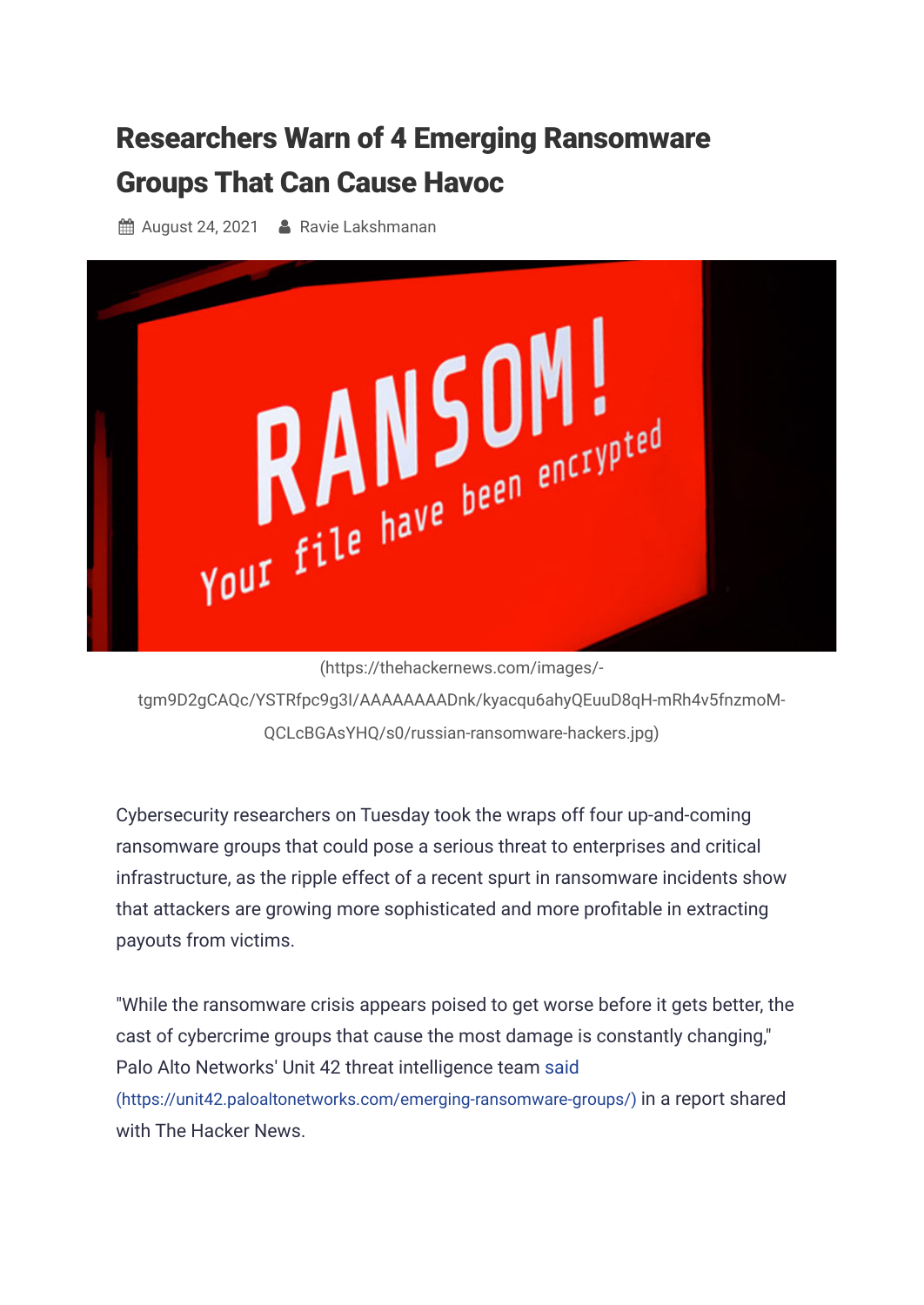"Groups sometimes go quiet when they've achieved so much notoriety that they become a priority for law enforcement. Others reboot their operations to make them more lucrative by revising their tactics, techniques and procedures, updating their software and launching marketing campaigns to recruit new affiliates."



[\(https://go.thn.li/1-free-300-9\)](https://go.thn.li/1-free-300-9)

The development comes as ransomware attacks are getting bigger and more frequent, growing in size and severity, while also evolving beyond financial extortion to an urgent national security and safety concern that has threatened schools, hospitals, businesses, and governments across the world, prompting international authorities to formulate a series of actions

[\(https://securityandtechnology.org/ransomwaretaskforce/\)](https://securityandtechnology.org/ransomwaretaskforce/) against both operators of ransomware and the broader ecosystem of IT and money laundering infrastructure that's abused to siphon funds.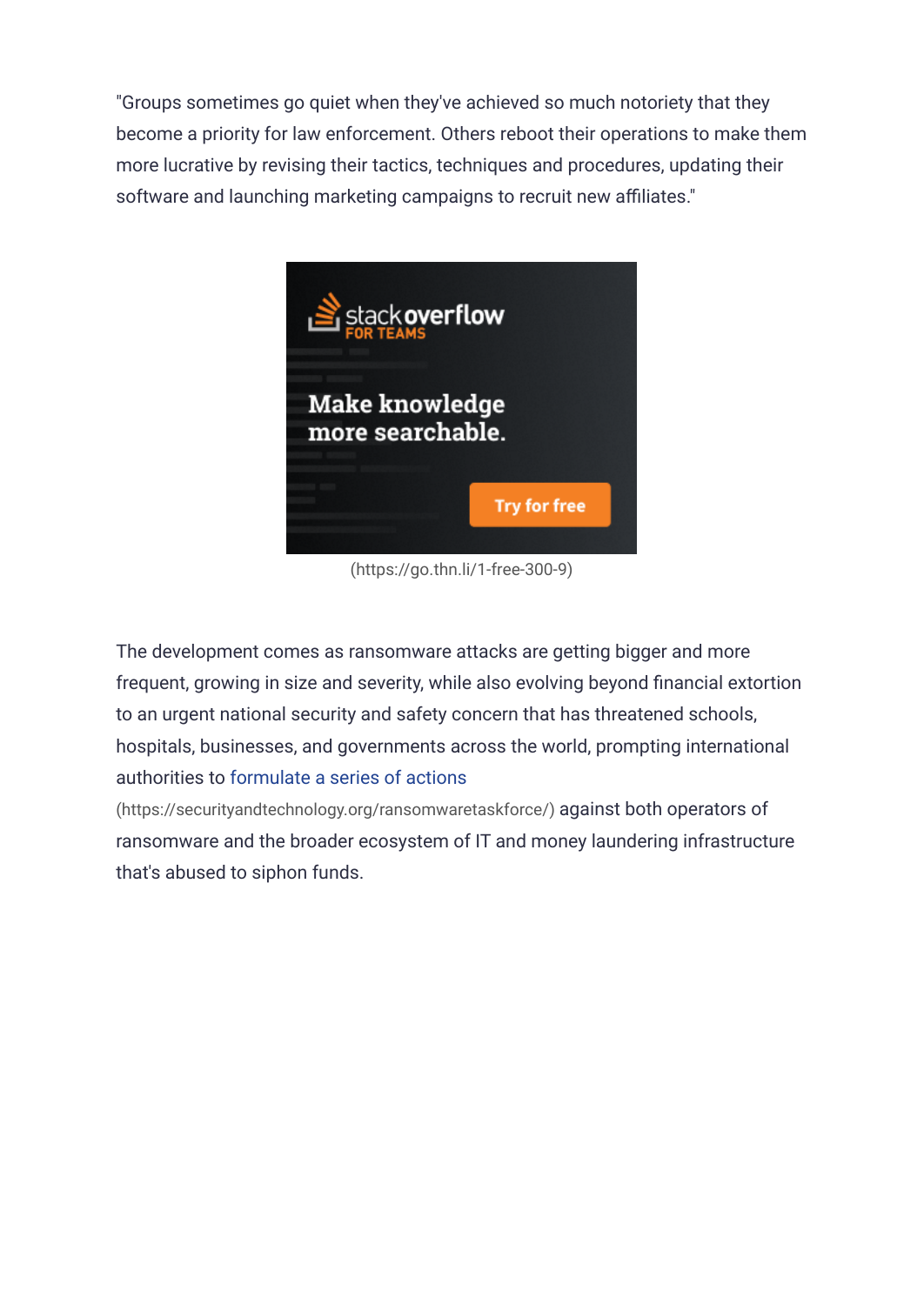### AvosLocker - Ransomware [ACCEPTING AFFILIATES]

by /u/avos · 1 week ago in /d/malware

AvosLocker Ransomware is looking for new affiliates.

Features:

∸

 $\mathbf{1}$ 

w

- Encrypt all drives & network shares (hidden or not)
- Multi-threaded encryption process
- Fail-proof
- Overwrite files instead of creating copies:

Files are encrypted & overwritten in blocks, causing no memory issues while proving to be way more efficient, as the original files do not need to be overwritten before deletion.

- Delete shadow copies/backups

- Proper memory cleaning of cryptography keys:
- Memory is cleansed of any keys that may be used in decryption right after each file is encrypted. No trace of decryption keys will be found in memory.
- Written in C++
- Low detection rates
- Compatible with all crypters/evading methods
- Other applications interfering with encryption are terminated instantly
- Large file support

After you infect the target, we take care of negotiation, hosting of leaks, publishing it on our blog and so on. Payments are strictly done through Monero.

Our services (affiliate panel, payment, blog) are strictly hosted in Tor.

You may apply for an invite through my XMPP: avos@thesecure.biz Tox: 9A751AC90A5F020521EE40D58208C272BD18D2E0C934AB6DA9B918627578095CD9847E24CE59

#### 1 comments Hide

(https://thehackernews.com/images/-Usj9v4\_Plo/YSTSp6u8col/AAAAAAAADn4/vrfPBsq3-

OMQFQVLRy0QdVFkWTWuCEsWQCLcBGAsYHQ/s0/malware.jpg)

Chief among the new entrants is AvosLocker, a ransomware-as-a-service (RaaS) group that commenced operations in late June via "press releases" that are branded with a blue beetle logo to recruit new affiliates. The cartel, which also runs a data leak and extortion site, is said to have breached six organizations in the U.S., U.K., U.A.E., Belgium, Spain, and Lebanon, with ransom demands ranging anywhere from \$50,000 to \$75,000.

In contrast, Hive, despite opening shop in the same month as AvosLocker, has already hit several healthcare providers and mid-size organizations, including a European airline company and three U.S.-based entities, among other victims located in Australia, China, India, Netherlands, Norway, Peru, Portugal, Switzerland, Thailand, and the U.K.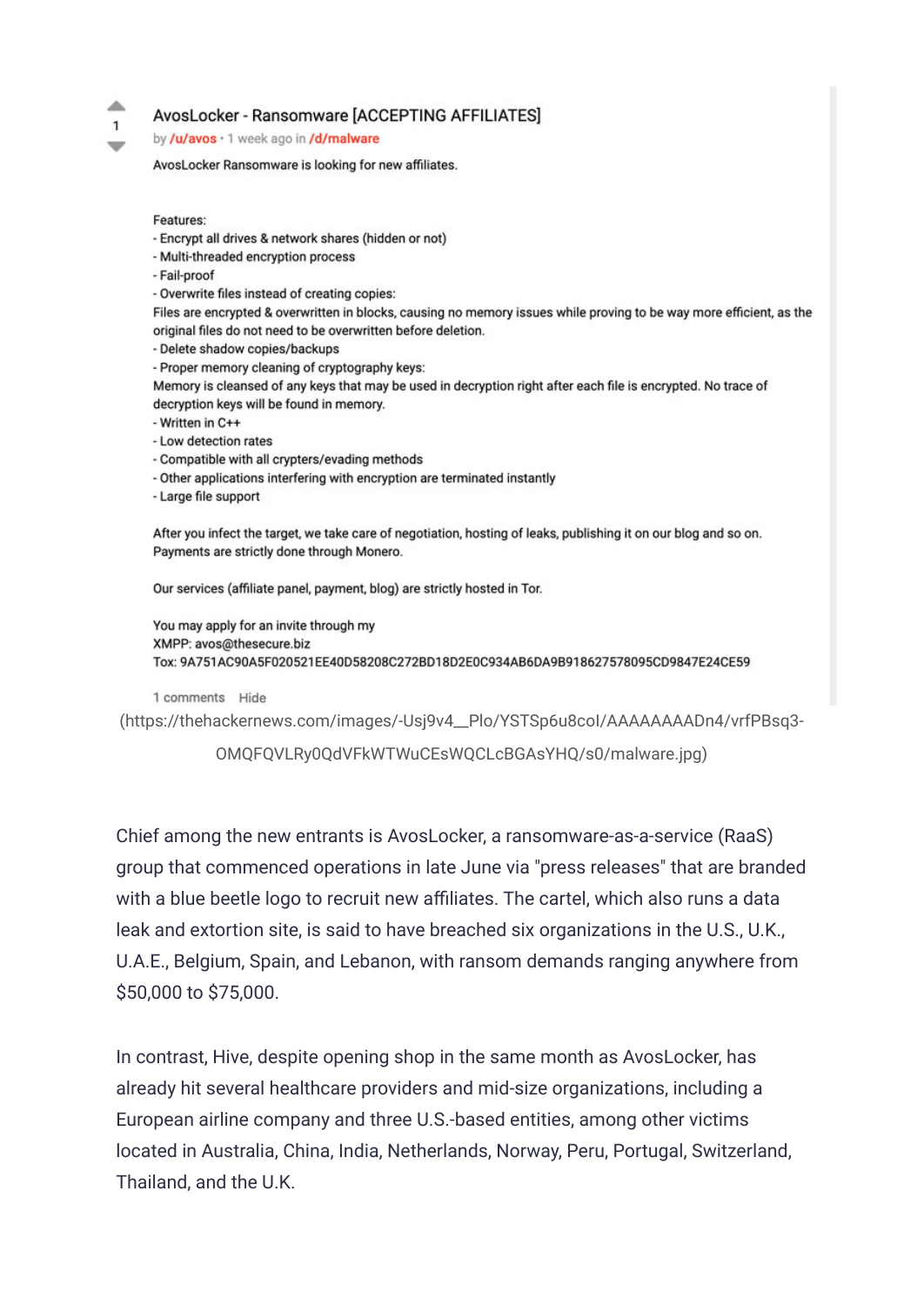Also detected in the wild is a Linux variant of the HelloKitty ransomware, which singles out Linux servers running VMware's ESXi hypervisor. "The observed variants impacted five organizations in Italy, Australia, Germany, the Netherlands and the U.S.," Unit 42 researchers Doel Santos and Ruchna Nigam said. "The highest ransom demand observed from this group was \$10 million, but at the time of writing, the threat actors have only received three transactions that sum up to about \$1.48 million."



[\(https://go.thn.li/auth\\_728\)](https://go.thn.li/auth_728)

[Last to join the list is LockBit 2.0, an established ransomware group that resurfaced](https://twitter.com/Intel_by_KELA/status/1406905385580118017) in June (https://twitter.com/Intel\_by\_KELA/status/1406905385580118017) with 2.0 version of their affiliate program touting its "unparalleled benefits" of "encryption speed and self-spread function." Not only do the developers claim it's "the fastest encryption software all over the world," the group offers a stealer named StealBit that enables the attackers to download victims' data.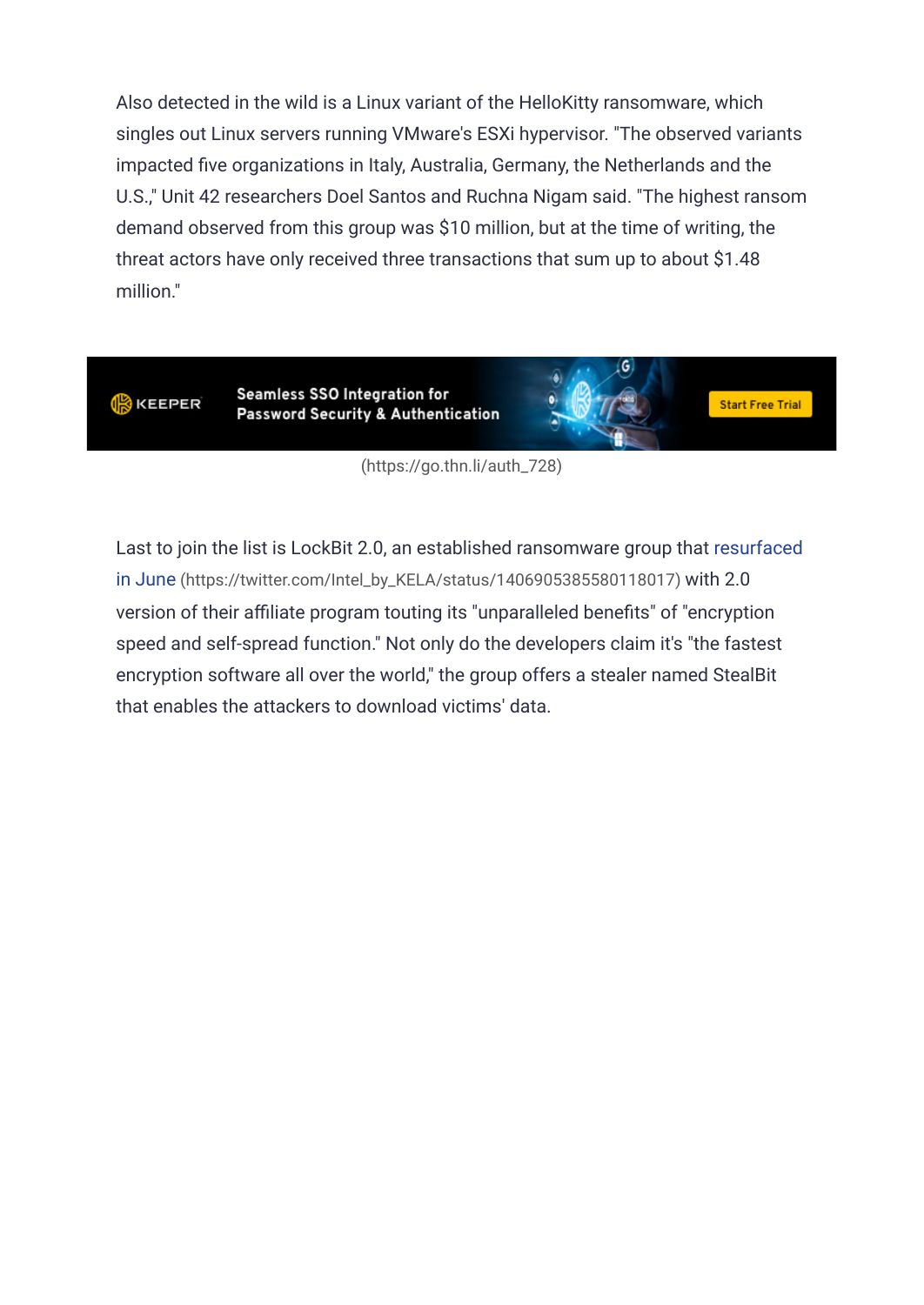

# ALL YOUR IMPORTANT FILES ARE STOLEN AND ENCRYPTED!

All your files stolen and encrypted for more information see **RESTORE-MY-FILES.TXT** that is located in every encrypted folder.

Would you like to earn millions of dollars? Our company acquire access to networks of various companies, as well as insider information that can help you steal the most valuable data of any company. You can provide us accounting data for the access to any company, for example, login and password to RDP, VPN, corporate email, etc. Open our letter at your email. Launch the provided virus on any computer in your company. Companies pay us the foreclosure for the decryption of files and prevention of data leak. You can communicate with us through the Tox messenger https://tox.chat/download.html Using Tox messenger, we will never know your real name, it means your privacy is guaranteed. If you want to contact us, use ToxID: 3085B89A0C515D2FB124D645906F5D3DA5CB97CEBEA975959AE4F95302A04E1D709C3C4AE9B7 If this contact is expired, and we do not respond you, look for the relevant contact data on our website via Tor or Brave Browser http://lockbitapt6vx57t3eeqjcfwgcglmutr3a35nygvolga5uuccip4ykyd.onion

(https://thehackernews.com/images/ [pxxrIpjAJw0/YSTSXMESxmI/AAAAAAAADns/YRWjb8Bz0E0ES1JwEKbsTGIhdePk-](https://thehackernews.com/images/-pxxrIpjAJw0/YSTSXMESxmI/AAAAAAAADns/YRWjb8Bz0E0ES1JwEKbsTGIhdePk-Nx4gCLcBGAsYHQ/s0/ransomware.jpg)Nx4gCLcBGAsYHQ/s0/ransomware.jpg)

Since its June 2021 debut, LockBit 2.0 has compromised 52 organizations in accounting, automotive, consulting, engineering, finance, high-tech, hospitality, insurance, law enforcement, legal services, manufacturing, non-profit energy, retail, transportation, and logistics industries spanning across Argentina, Australia, Austria, Belgium, Brazil, Germany, Italy, Malaysia, Mexico, Romania, Switzerland, the U.K., and the U.S.

If anything, the emergence of new ransomware variants show that cybercriminals are doubling down on ransomware attacks, underscoring the extremely profitable nature of the crime.